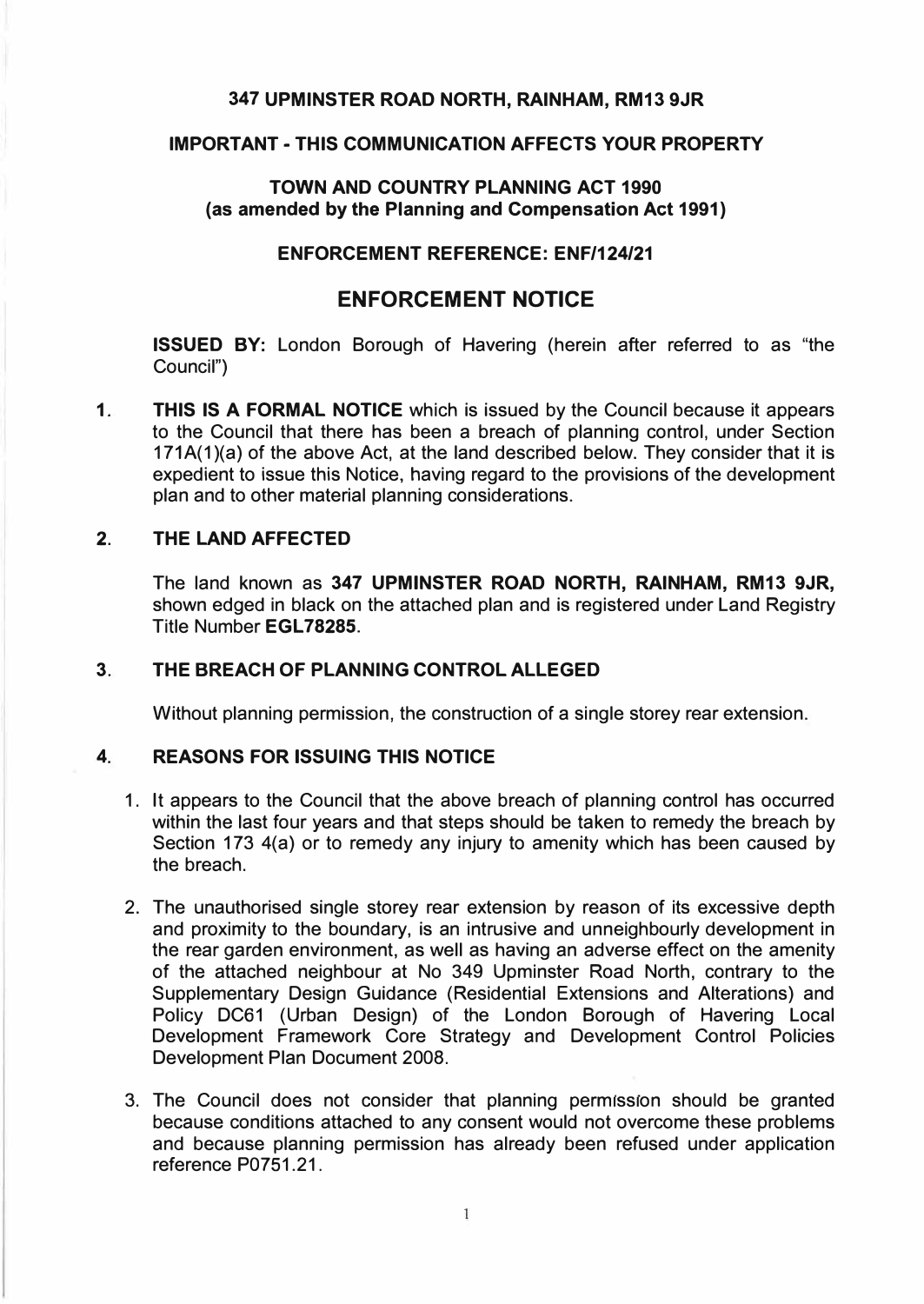# **5. WHAT YOU ARE REQUIRED TO DO**

1. Demolish the single storey rear extension from the area shown hatched black on the attached plan;

**AND** 

2. Remove all materials, rubble and debris from the site as a result of under taking step 1 above.

# **6. TIME FOR COMPLIANCE**

**THREE MONTHS** after the date when this Notice takes effect.

# **7. WHEN THIS NOTICE TAKES EFFECT**

This Notice takes effect on **30th JULY 2021,** unless an appeal is made against it beforehand

Dated: 25**th** June 2021

Signed: Parid Collail

David Colwill Authorised Officer on behalf of London Borough of Havering, Mercury House, Mercury Gardens, Romford, RM1 3SL

Nominated Officer to contact regarding this Notice: Phillip Jones Telephone Number: 01708 431439 Email: Phillip.jones@havering.gov.uk

# **THE RIGHT TO APPEAL**

Those with a legal or equitable interest in the land or who is a relevant occupier can appeal against this Enforcement Notice to the Planning Inspectorate acting on behalf of the Secretary of State before **30th JULY 2021.** Further details are given in the attached explanatory note.

**WHAT HAPPENS IF AN APPEAL IS NOT RECEIVED** 

If an appeal is not received against this Enforcement Notice, it will take effect on **30th JULY 2021** and you must then ensure that the required steps for complying with it, for which you may be held responsible, are taken within the period specified in the Notice.

# **FAILURE TO COMPLY WITH AN ENFORCEMENT NOTICE WHICH HAS TAKEN EFFECT CAN RESULT IN PROSECUTION AND/OR REMEDIAL ACTION BY THE COUNCIL.**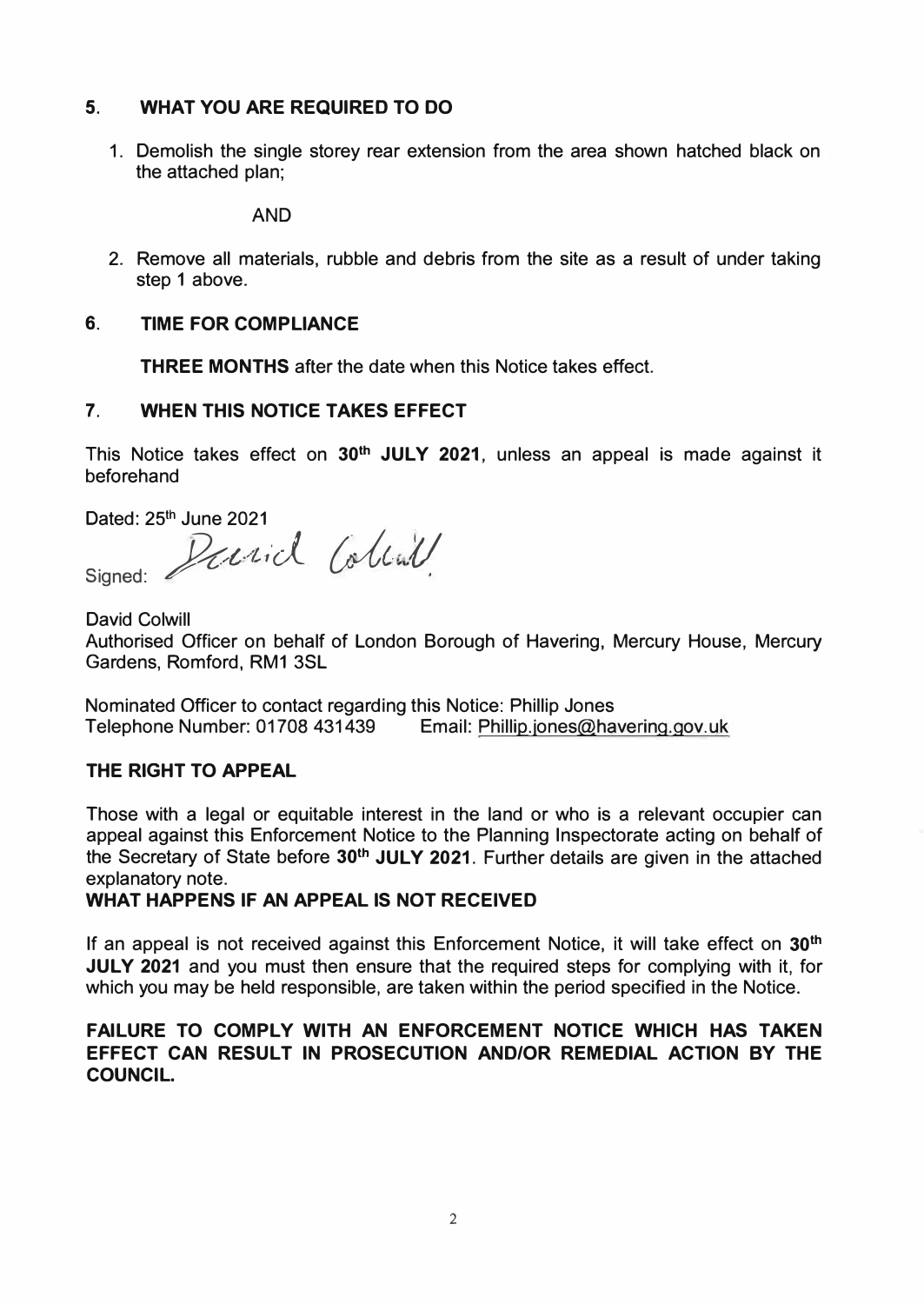# **EXPLANATORY NOTES**

# **STATUTORY PROVISIONS**

A summary of Sections 171A, 1718 and 172 to 177 of the Town and Country Planning Act 1990 (as amended) can be viewed online at<https://www.legislation.gov.uk>

## **THE RIGHT TO APPEAL**

Any appeal must be in writing and received, or posted (with the postage paid and properly addressed) in time to be received in the ordinary course of the post, by the Planning Inspectorate before **30th JULY 2021.**

If an appeal against this Notice is intended, the instructions given on the information sheet from the Planning Inspectorate which accompanies this Notice should be followed.

#### **GROUNDS OF APPEAL**

The grounds of appeal are set out in Section 174 of the Town and Country Planning Act 1990 (as amended) you may appeal on one or more of the following grounds:

- (a) that, in respect of any breach of planning control which may be constituted by the matters stated in the Notice, planning permission ought to be granted, as the case may be, the condition or limitation concerned ought to be discharged;
- (b) that those matters have not occurred;
- (c) that those matters (if they occurred) do not constitute a breach of planning control;
- (d) that, at the date when the notice was issued, no enforcement action could be taken in respect of any breach of planning control which may be constituted by those matters;
- (e) that copies of the Enforcement Notice were not served as required by section 172;
- (f) that steps required by the notice to be taken, or the activities required by the notice to cease, exceed what is necessary to remedy any breach of planning control which may be constituted by those matters or, as the case may be, to remedy any injury to amenity which has been caused by any such breach;
- (g) that any period specified in the notice in accordance with section 173(9) falls short of what should reasonably be allowed. Not all these grounds may be relevant to you.

# **PLANNING APPLICATION FEE**

Should you wish to appeal on ground (a) - that planning permission should be granted for the unauthorised development or use, then a fee of **£412** is payable to the Council when the appeal is lodged. If this fee is not paid, the planning merits of the appeal will not be considered by the Planning Inspector.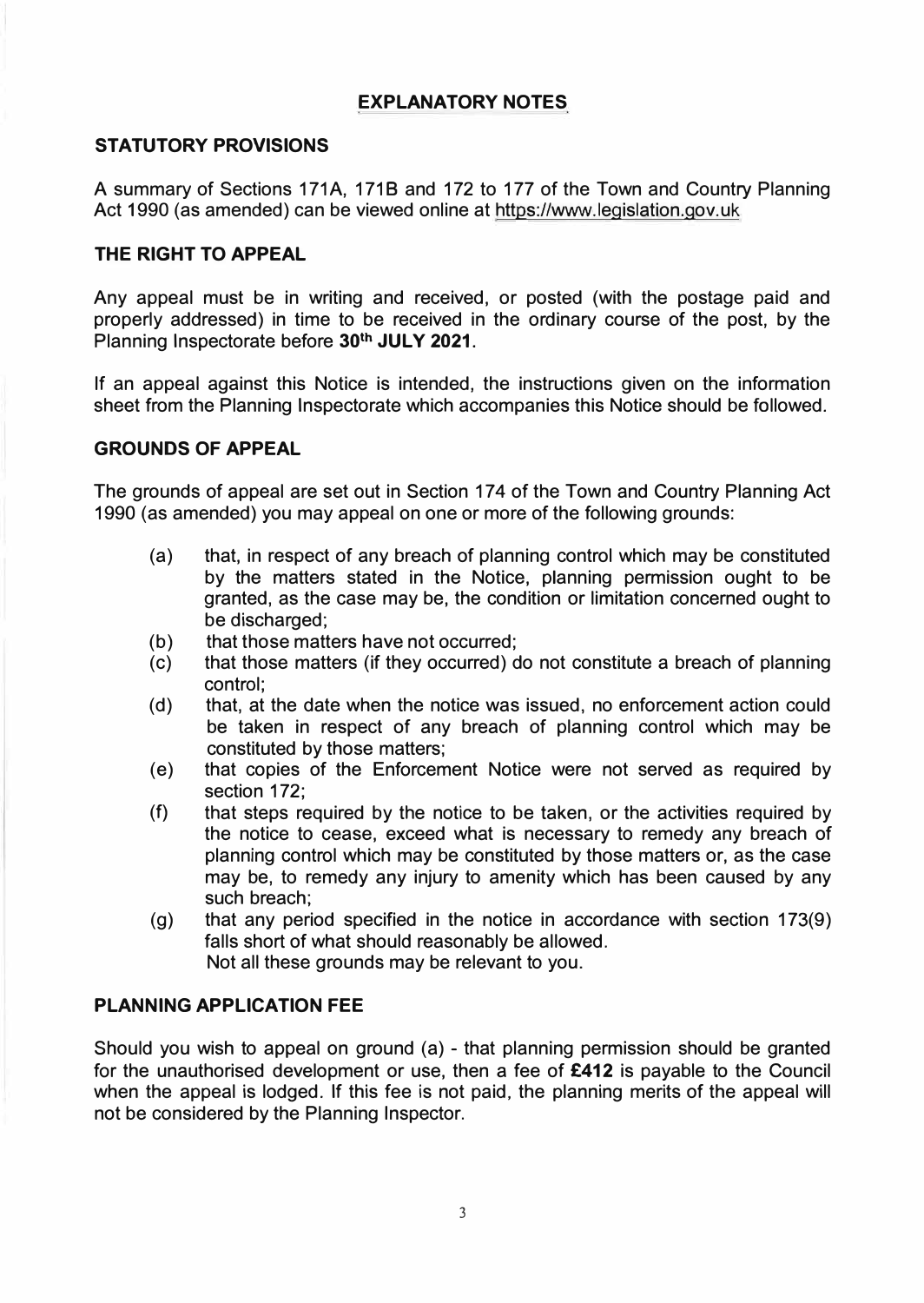# **STATEMENT ON GROUNDS OF APPEAL**

The grounds of appeal must be submitted to the Planning Inspectorate, either when giving notice of the appeal or within 14 days from the date on which the Planning Inspectorate sends you a notice so requiring, a statement in writing specifying the grounds on which the appeal against the Enforcement Notice is being made and stating briefly the facts on which you propose to rely, in support of each of those grounds.

## **RECIPIENTS OF THE ENFORCEMENT NOTICE**

The names and addresses of all the persons on whom the Enforcement Notice has been served are:

- 1. The Owner(s), 347 Upminster Road North, Rainham, RM13 9JR.
- 2. The Occupier(s), 347 Upminster Road North, Rainham, RM13 9JR.
- 3. Ataul Wahed Chowdhury, 347 Upminster Road North, Rainham, RM13 9JR.
- 4. Ataul Wahed Chowdhury, 54 Wragby Road, London, E11 3LB.
- 5. The Mansfield Building Society, Regent House, Regent Street, Mansfield, Nottingham, NG18 1SS.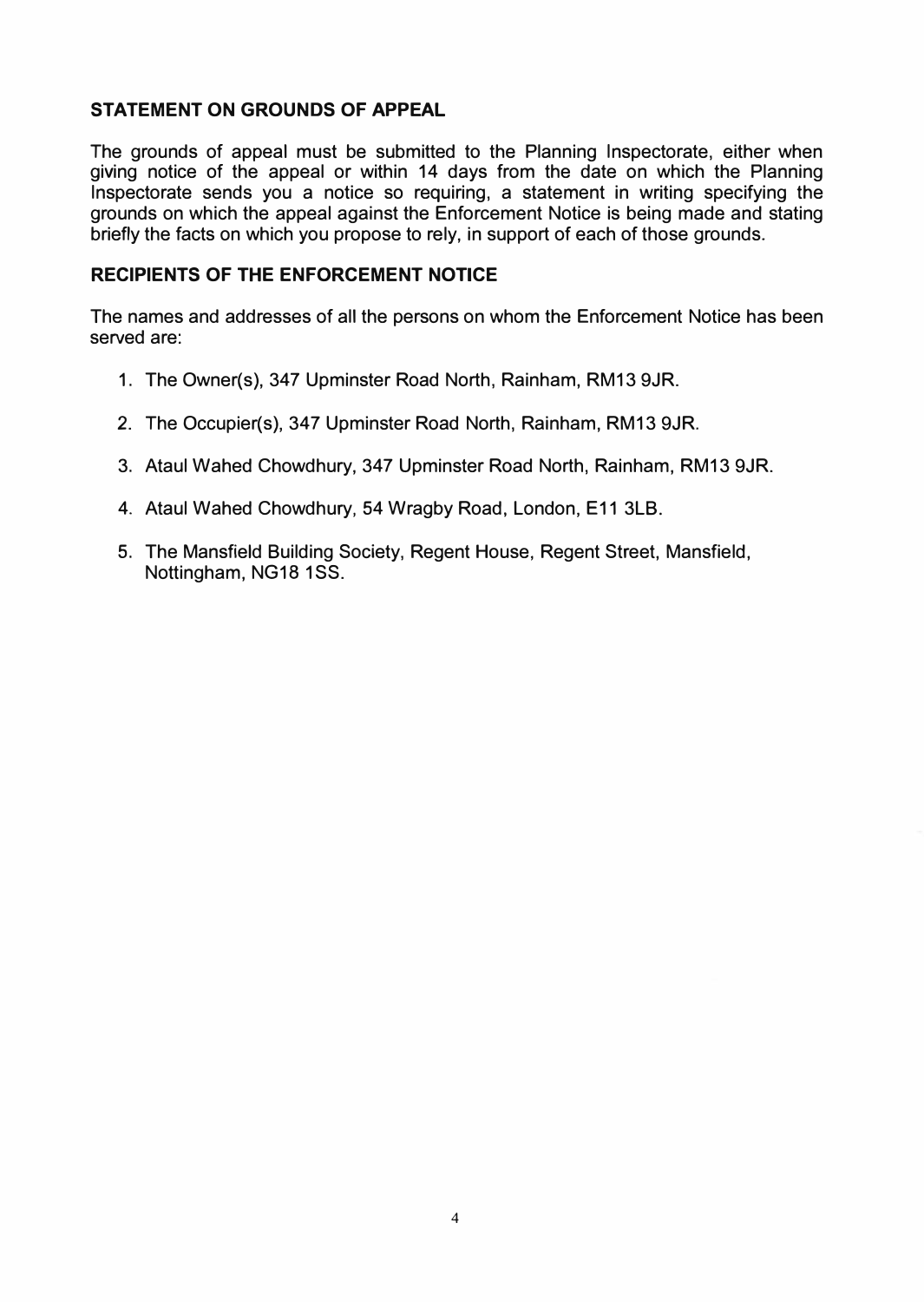| Rair<br>ഹ<br>ι<br>Chap<br>5<br>353<br>Shel<br><b>3418</b><br>8.5m<br>343<br>506<br>azoc<br>UPMINSTER ROAD NORTH<br>2029<br>ಜ್ಞ<br><b>Shelter</b><br>062 |                                                                         |
|---------------------------------------------------------------------------------------------------------------------------------------------------------|-------------------------------------------------------------------------|
| 347 Upminster Road North, Rainham, RM13 9JR.                                                                                                            | Ņ<br><b>ENF/124/21</b>                                                  |
| Ordnance<br>Survey<br>nlpg<br>оь<br><b>THE SE NATIONAL SEE SUITES</b><br><b>STREET</b> Licensed Partner<br>Link Researc Galacter <b>GAZETTEER</b>       | <b>Scale: 1:750</b><br>5 10 15 metres<br>0<br>Date: 25 June 2021        |
| London Borough of Havering<br>Town Hall, Main Road<br>Romford, RM1 3BD<br>Tel: 01708 434343<br>avering<br>NOON BORQUO                                   | © Crown copyright and database rights 2021<br>Ordnance Survey 100024327 |